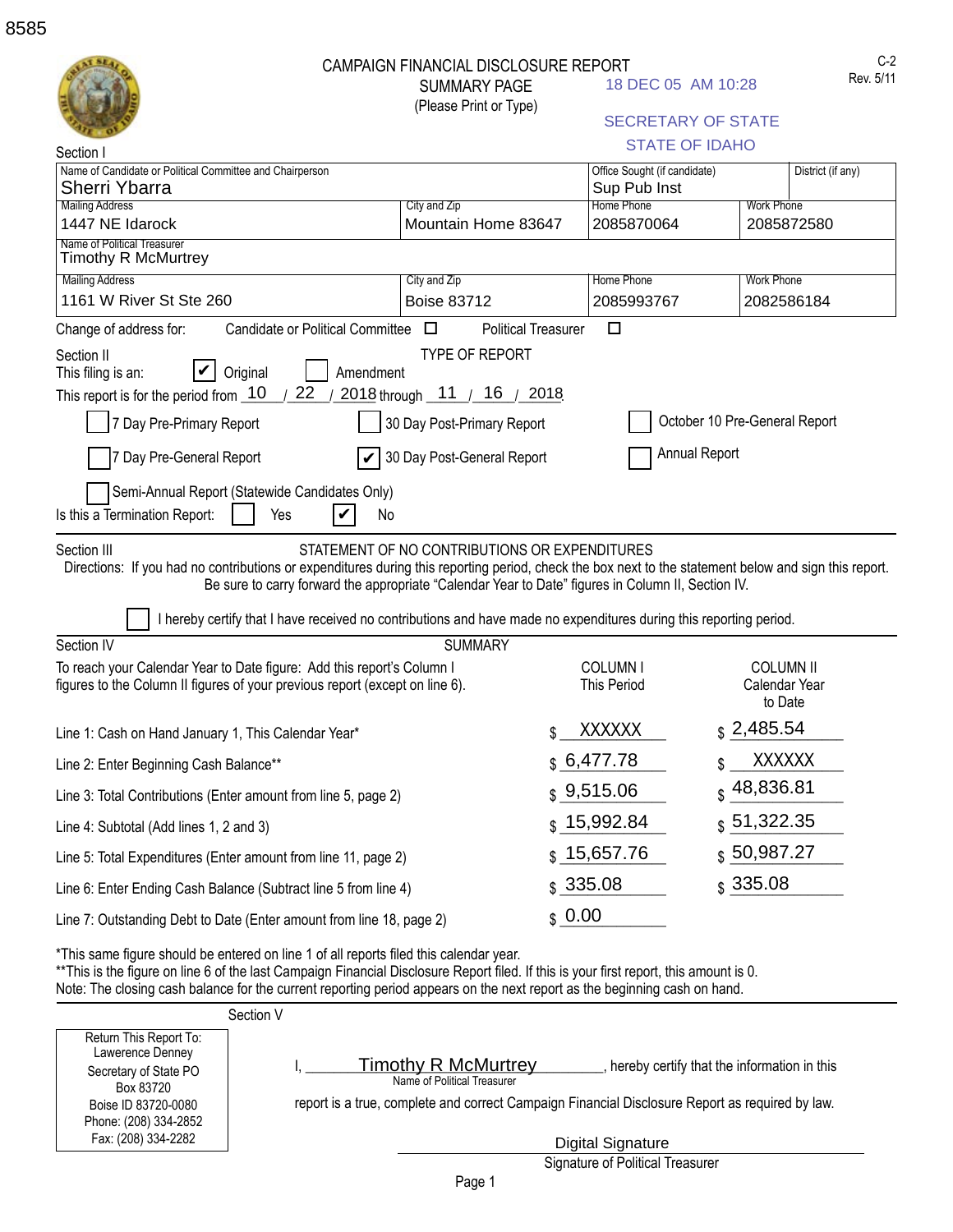## DETAILED SUMMARY

## Name of Candidate or Committee: Sherri Ybarra

|                   |                                                                                  | <b>Total This Period</b> |
|-------------------|----------------------------------------------------------------------------------|--------------------------|
|                   | Contributions                                                                    |                          |
| (1)               | # of Contributors 2<br>Unitemized Contributions (\$50 and less)                  | \$85.00                  |
| (2)               | Itemized Contributions (Total of all Schedule A sheets)                          | \$9,430.06               |
| $\circled{3}$     | In-Kind Contributions (Total of all Contribution amounts from Schedule C sheets) | \$0.00                   |
| $\left( 4\right)$ | Loans (Total of all New Loan amounts from Schedule D sheets)                     | \$0.00                   |
| $\mathfrak{F}$    | Total Contributions (Transfer this figure to page 1, Section IV, Line 3)         | $=$ \$9,515.06           |

|                   | Expenditures                                                                            |             |
|-------------------|-----------------------------------------------------------------------------------------|-------------|
| $\left( 6\right)$ | Unitemized Expenditures (Less than \$25)<br># of Expenditures 7                         | \$72.69     |
| (7)               | Itemized Expenditures (Total of all Schedule B sheets)                                  | \$15,585.07 |
| $\circled{8}$     | In-Kind Expenditures (Total of all Expenditure amounts from Schedule C sheets)          | \$0.00      |
| $\circled{9}$     | Loan Repayments (Total of all Loan Repayment amounts from Schedule D sheets)            | \$0.00      |
| $\circled{10}$    | Credit Card and Debt Repayments (Total of all Repayment amounts from Schedule E sheets) | \$0.00      |
| 11)               | Total Expenditures (Transfer this figure to page 1, Section IV, Line 5)                 | \$15,657.76 |

|               | Loans, Credit Cards and Debt                                                                                                    |                     |
|---------------|---------------------------------------------------------------------------------------------------------------------------------|---------------------|
| (12)          | Outstanding Balance from previous reporting period                                                                              | \$0.00<br>$\ddot{}$ |
| (13)          | New Loans received during this reporting period<br>(Total of all New Loan amounts plus Accrued Interest from Schedule D sheets) | \$0.00<br>+         |
| (14)          | New Credit Card and Debt incurred this reporting period<br>(Total of all New Incurred Debt amounts from Schedule E sheets)      | \$0.00<br>$\ddot{}$ |
| (15)          | Subtotal                                                                                                                        | \$0.00<br>Ξ         |
| (16)          | Repayments of Loans made during this reporting period<br>(Total of all Loan Repayment amounts from Schedule D sheets)           | \$0.00              |
| $\circled{1}$ | Repayments of Credit Card and Debt this reporting period<br>(Total of all Debt Repayment amounts from Schedule E sheets)        | \$0.00              |
| (18)          | Total Outstanding Balance at close of this period (Transfer this figure to page 1, Section IV, Line 7)                          | \$0.00              |

|      | <b>Pledged Contributions</b>                                                    |        |
|------|---------------------------------------------------------------------------------|--------|
| (19) | # of Pledges $\overline{0}$<br>Unitemized Pledged Contributions (\$50 and less) | \$0.00 |
| (20) | Itemized Pledged Contributions this Period (Total of all Schedule F sheets)     | \$0.00 |
| (2)  | Total Pledged Contributions this period                                         | \$0.00 |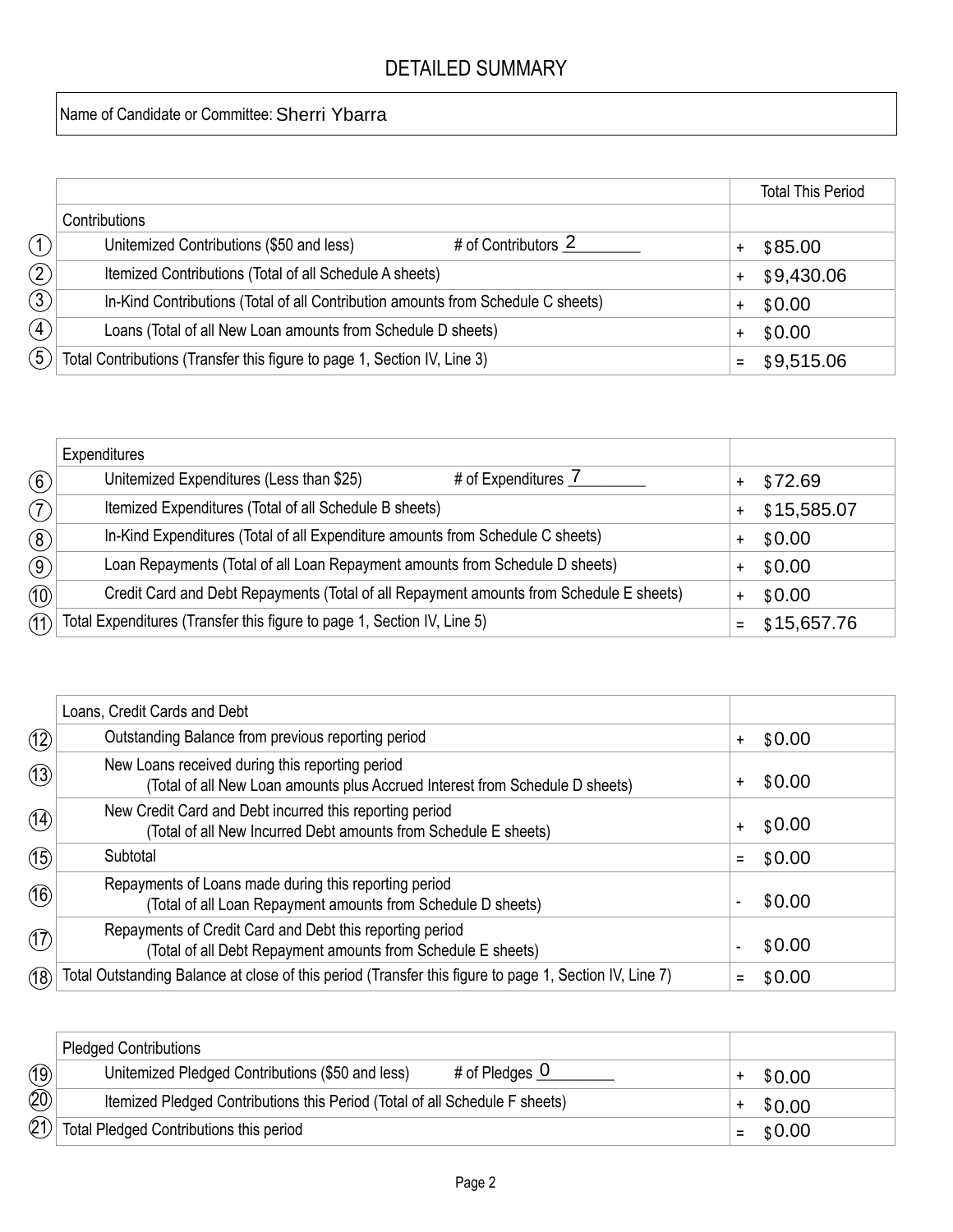

| Name of Candidate or Committee: | <b>Sherri Ybarra</b>       |
|---------------------------------|----------------------------|
| <b>Reporting Period:</b>        | <b>30 Day Post-General</b> |

| <b>Date</b> | <b>ElectionType</b> | <b>Contributor</b>                                                                              | <b>Amount</b> | <b>YTDAmount</b> |
|-------------|---------------------|-------------------------------------------------------------------------------------------------|---------------|------------------|
| 11/05/2018  | General             | Committee to Elect Melinda<br>Smyser<br>26298 Lee Lane<br>Parma, ID 83660                       | \$500.00      | \$500.00         |
| 11/05/2018  | General             | Woolf, Brandon D<br>PO Box 2107<br>Boise, ID 83701                                              | \$500.00      | \$600.00         |
| 10/30/2018  | General             | Miller, C. Steven<br>1208 E 200 N<br>Fairfield, ID 83327                                        | \$300.00      | \$400.00         |
| 10/29/2018  | General             | Blanksma, Megan C<br>595 S Thacker<br>Hammett, ID 83627                                         | \$1,000.00    | \$1,000.00       |
| 10/28/2018  | General             | Phillips, Scott<br>14477 W Stockwell<br>Boise, ID 83713                                         | \$230.06      | \$330.06         |
| 10/26/2018  | General             | <b>Tracy Consulting, LLC</b><br>P.O. Box 154<br>Boise, ID 83701                                 | \$100.00      | \$100.00         |
| 10/25/2018  | General             | <b>Fremont County Republican</b><br>Women<br>1379 Baker Road<br>Ashton, ID 83420                | \$500.00      | \$500.00         |
| 10/25/2018  | General             | <b>COMMITTEE TO ELECT</b><br><b>DOUG RICKS</b><br>140 South 3rd East<br>Rexburg, ID 83440       | \$100.00      | \$100.00         |
| 10/25/2018  | General             | Siddoway, Jeff<br>1764 E 1200 N<br>Terreton, ID 83450                                           | \$1,000.00    | \$1,000.00       |
| 10/24/2018  | General             | Howell, Kevin<br>1183 West 7800 South<br>Rexburg, ID 83440                                      | \$100.00      | \$100.00         |
| 10/23/2018  | General             | Phillips, Scott<br>14477 W Stockwell<br>Boise, ID 83713                                         | \$100.00      | \$380.06         |
| 10/23/2018  | General             | Nonini, Cathyanne<br>5875 W Harbor Dr<br>Coeur d'Alene, ID 83814                                | \$1,000.00    | \$1,250.00       |
| 10/22/2018  | General             | <b>Idaho Conservative Growth</b><br>Fund<br>701 8th St NW Suite 500<br>Washington, DC 20001     | \$1,000.00    | \$1,000.00       |
| 10/22/2018  | General             | Jefferson County Republican<br><b>Central Committee</b><br><b>PO Box 281</b><br>Ririe, ID 83443 | \$1,000.00    | \$1,000.00       |
| 10/22/2018  | General             | Winning for Idaho<br>PO Box 328<br>Boise, ID 83701                                              | \$2,000.00    | \$2,000.00       |
|             |                     | <b>Grand Total:</b>                                                                             | \$9,430.06    |                  |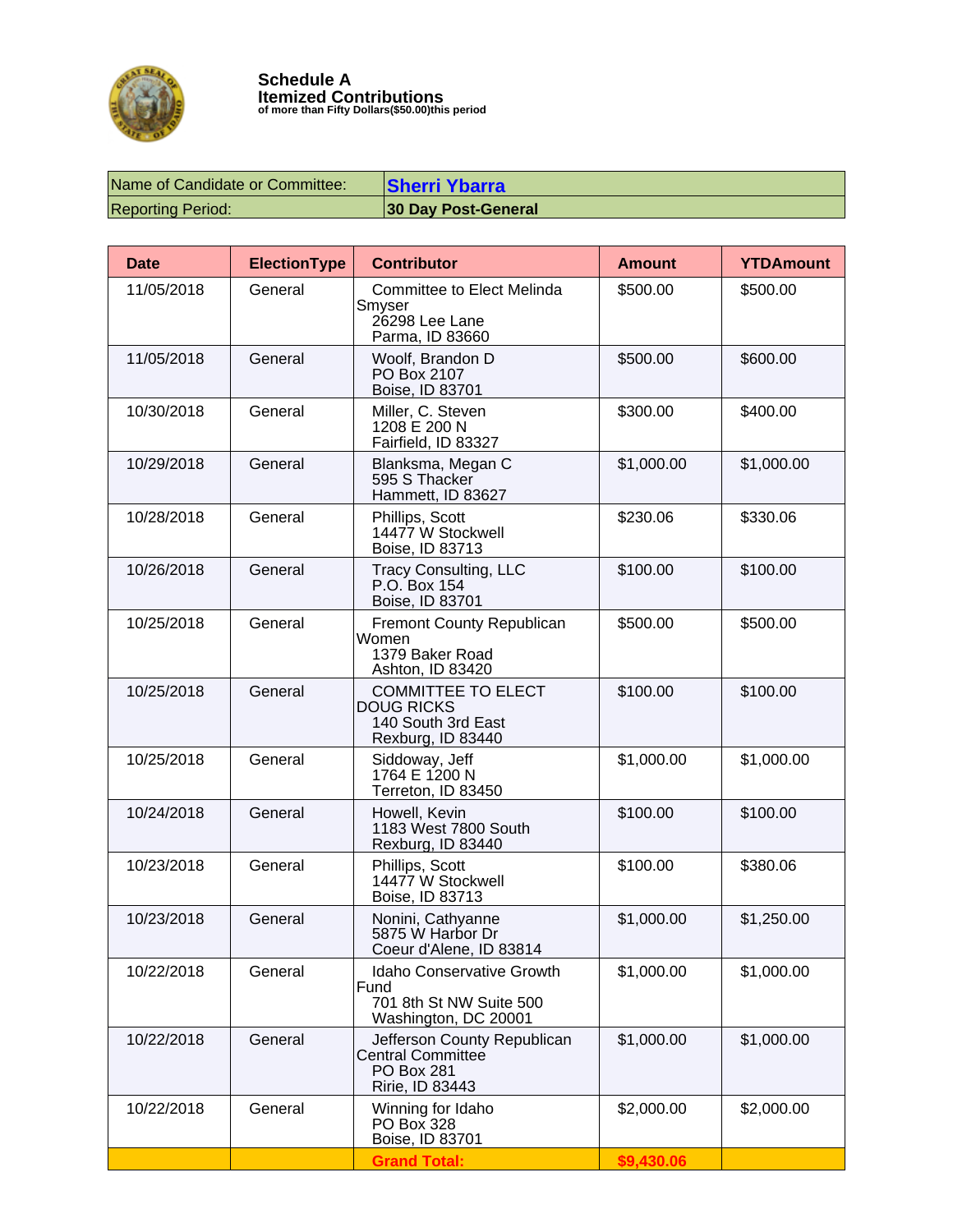

| Name of Candidate or Committee: | <b>Sherri Ybarra</b>       |
|---------------------------------|----------------------------|
| <b>Reporting Period:</b>        | <b>30 Day Post-General</b> |

| <b>Date</b> | <b>Recipient</b>                                                       | <b>Amount</b> | <b>Code</b> | <b>Optional</b>                     |
|-------------|------------------------------------------------------------------------|---------------|-------------|-------------------------------------|
| 11/06/2018  | Web Markets, LLC<br>5598 N. Eagle RD STE 101<br>Boise, ID 83713        | \$239.50      | G           | Explanation:<br>Support:<br>Oppose: |
| 11/05/2018  | 2 Cent Auto Calls<br>10 Tremont Street Suite 14<br>Boston, MA 02108    | \$300.00      | $\circ$     | Explanation:<br>Support:<br>Oppose: |
| 11/05/2018  | Facebook<br>1601 Willow Road<br>Menlo Park, CA 94025                   | \$452.95      | O           | Explanation:<br>Support:<br>Oppose: |
| 11/05/2018  | Ada County GOP<br>PO Box 1572<br>Boise, ID 83701                       | \$65.00       | E           | Explanation:<br>Support:<br>Oppose: |
| 11/05/2018  | Facebook<br>1601 Willow Road<br>Menlo Park, CA 94025                   | \$250.00      | O           | Explanation:<br>Support:<br>Oppose: |
| 11/05/2018  | 2 Cent Auto Calls<br>10 Tremont Street Suite 14<br>Boston, MA 02108    | \$500.00      | O           | Explanation:<br>Support:<br>Oppose: |
| 10/30/2018  | Peppershock Media<br>1215 3rd St. S.<br>Nampa, ID 83651                | \$3,000.00    | B           | Explanation:<br>Support:<br>Oppose: |
| 10/29/2018  | Peppershock Media<br>1215 3rd St. S.<br>Nampa, ID 83651                | \$1,500.00    | B           | Explanation:<br>Support:<br>Oppose: |
| 10/29/2018  | Anedot<br>450 Laurel St Ste 2105<br>Baton Rouge, LA 70810              | \$40.00       | G           | Explanation:<br>Support:<br>Oppose: |
| 10/28/2018  | Signs & Designs 2 Fit<br>417 E. 45th Street<br>Garden City, ID 83714   | \$50.00       | $\circ$     | Explanation:<br>Support:<br>Oppose: |
| 10/28/2018  | Signs and Designs 2 Fit<br>417 E. 45th Street<br>Garden City, ID 83714 | \$230.06      | O           | Explanation:<br>Support:<br>Oppose: |